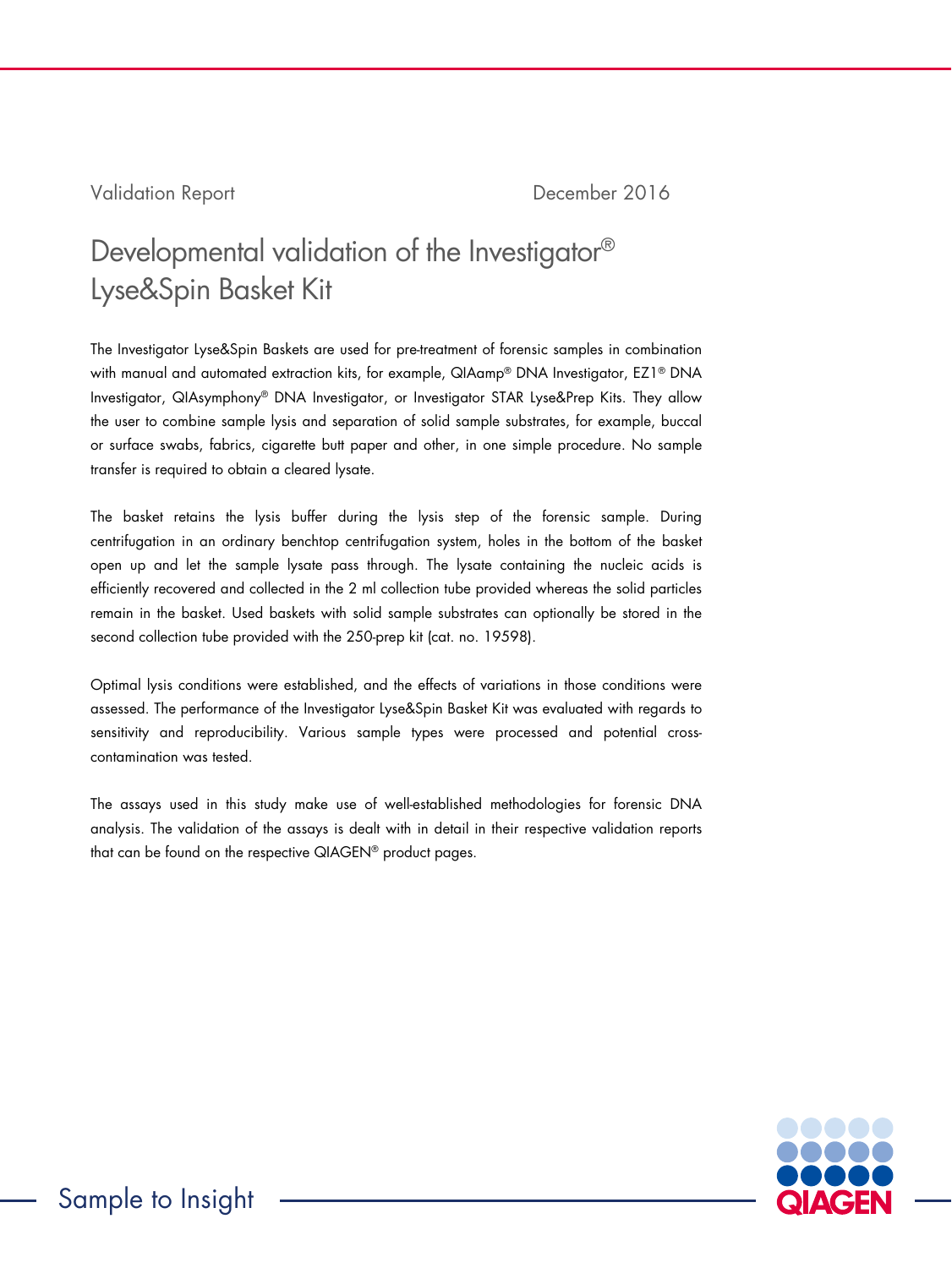### Results of developmental validation

The validation study was performed by the QIAGEN R&D department. DNA extraction was performed with the EZ1 DNA Investigator Kit on the EZ1 Advanced XL instrument running the Large-Volume protocol or the QIAamp DNA Investigator Kit. DNA quantification was performed using the Investigator Quantiplex Kit on the Rotor-Gene® Q instrument, or the Applied Biosystems® 7500 Real-Time PCR System for Human Identification.

DNA profiles were obtained using the Investigator ESSplex SE Plus Kit according to handbook instructions. All electropherograms shown were generated on an Applied Biosystems 3500 Genetic Analyzer. The standard conditions specified in the respective kit handbooks were used for all experimental steps unless stated otherwise. A GeneAmp® PCR System 9700 with Goldplated Silver 96-Well Block was used for amplification. Data were analyzed using Applied Biosystems GeneMapper® ID-X software (v1.2). Samples used were simulated casework samples where mentioned, as real casework samples are not readily available for product development processes.

#### Lysis conditions

Different incubation times at 56°C and shaking speeds were compared using an Eppendorf® ThermoMixer®. Aliquots of 50, 10, 1 and 0.1 µl blood were applied to swabs in a total volume of 50 µl and let dry. Swabs were incubated in the Investigator Lyse&Spin Baskets with buffer G2 and proteinase K for 1 or 2 hours shaking at 450 or 900 rpm (Figure 1). Overall shaking at 900 rpm resulted in higher yields compared to 450 rpm. Increasing the incubation to 2 hours compensated for some of the shaking reduction. We recommend using at least 750 rpm as shaking speed. Incubation times of 15 minutes and 60 minutes in lysis buffer ATL or G2 and proteinase K at 56°C with shaking at 900 rpm were compared using 1:10 blood dilutions. Higher and more consistent yields were obtained with 60 minutes incubation (Figure 2).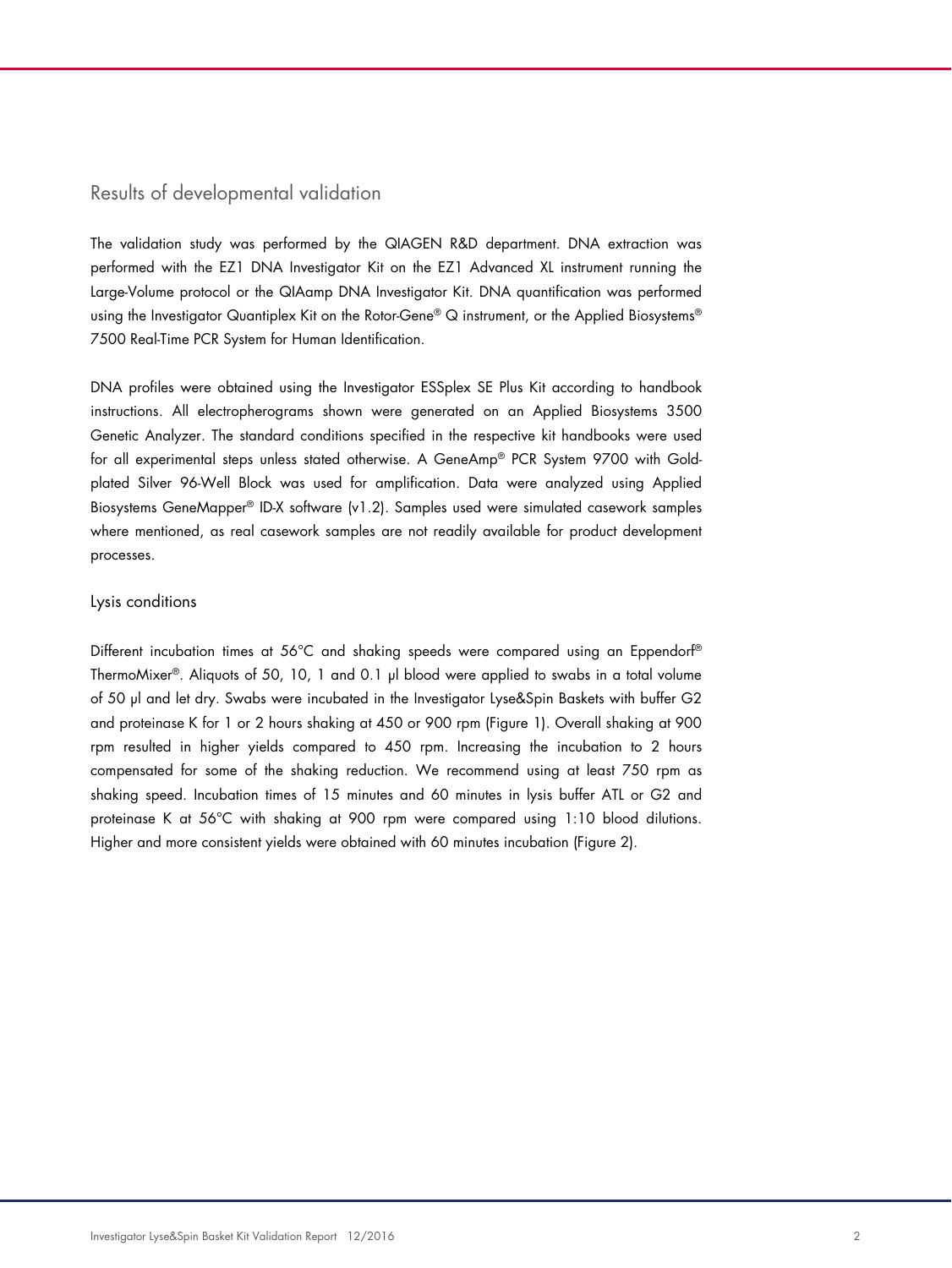

Figure 1. Comparison of lysis conditions.



Figure 2. Comparison of lysis time and buffers.

#### Linearity and sensitivity

Dilutions of blood and saliva were applied to Sarstedt® Forensic Swabs (No. 80.629.001) and allowed to dry. Samples were lysed, using the Investigator Lyse&Spin Baskets or in 2 ml sample tubes as a reference, in buffer G2 and proteinase K with a final volume of 500 µl for 1 hour shaking at 900 rpm. For samples lysed in tubes, the entire lysate was recovered from the swabs by centrifugation in a QIAshredder column. Samples were extracted on the EZ1 Advanced XL.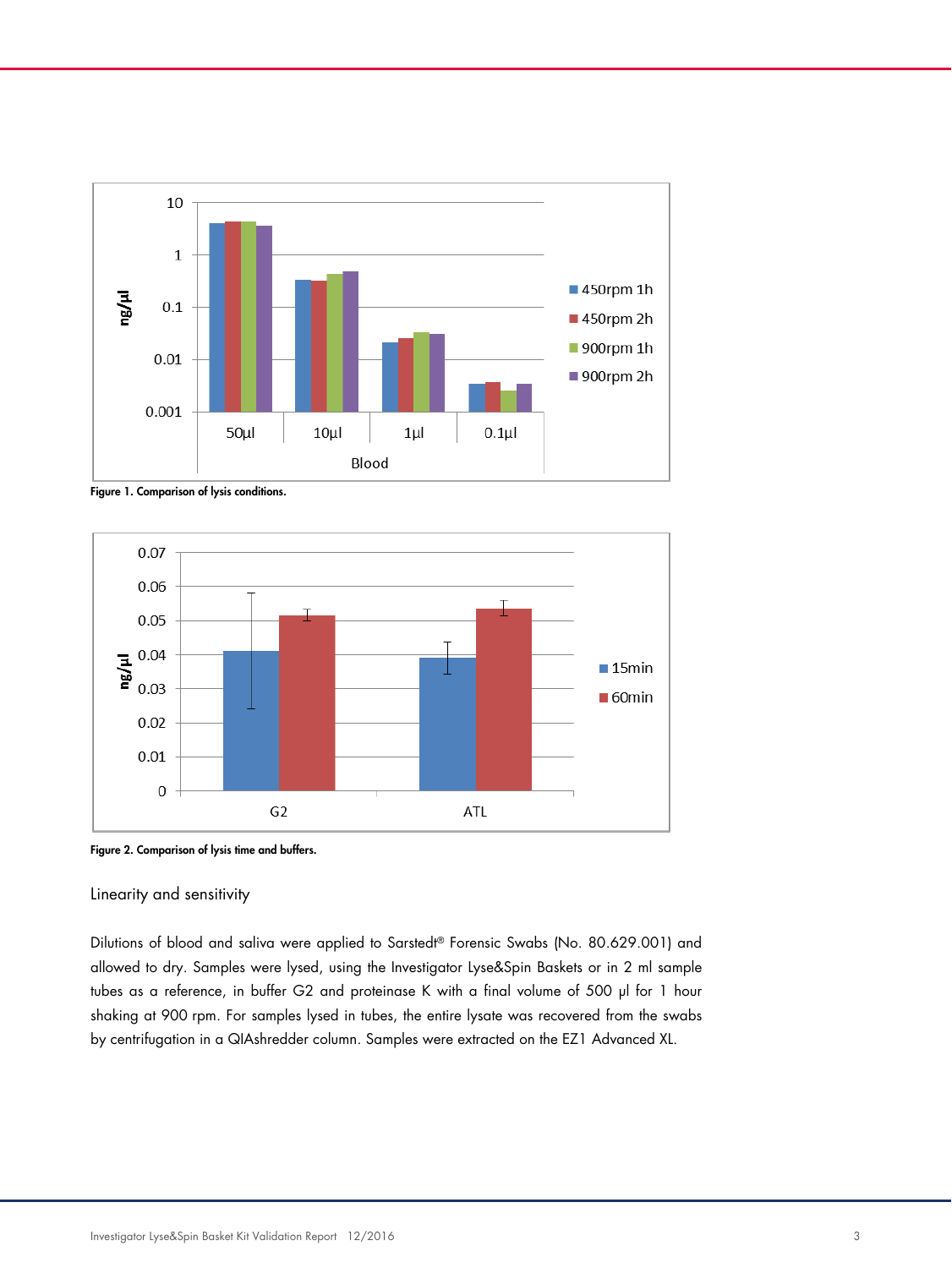The experiments showed linearity for both sample types over the range of input material tested. Note that the lowest sample amounts of the dilution series result in DNA quantification values that are at the detection limit (Figures 3 and 4).



Figure 3. Sensitivity and linearity with dilutions of blood. Samples were diluted, and 50 µl containing the stated amount of blood was applied to swabs in 4 replicates each.



Figure 4. Sensitivity and linearity with dilutions of saliva. Samples were diluted, and 50 µl containing the stated amount of saliva was applied to swabs in 4 replicates each.

## Reproducibility

Blood or saliva dilutions equivalent to 1 µl or 0.01 µl neat samples were applied to swabs in a total volume of 100 µl and let dry. 12 replicates of each sample were processed. Samples were lysed using the Investigator Lyse&Spin Baskets in buffer ATL and proteinase K with a final volume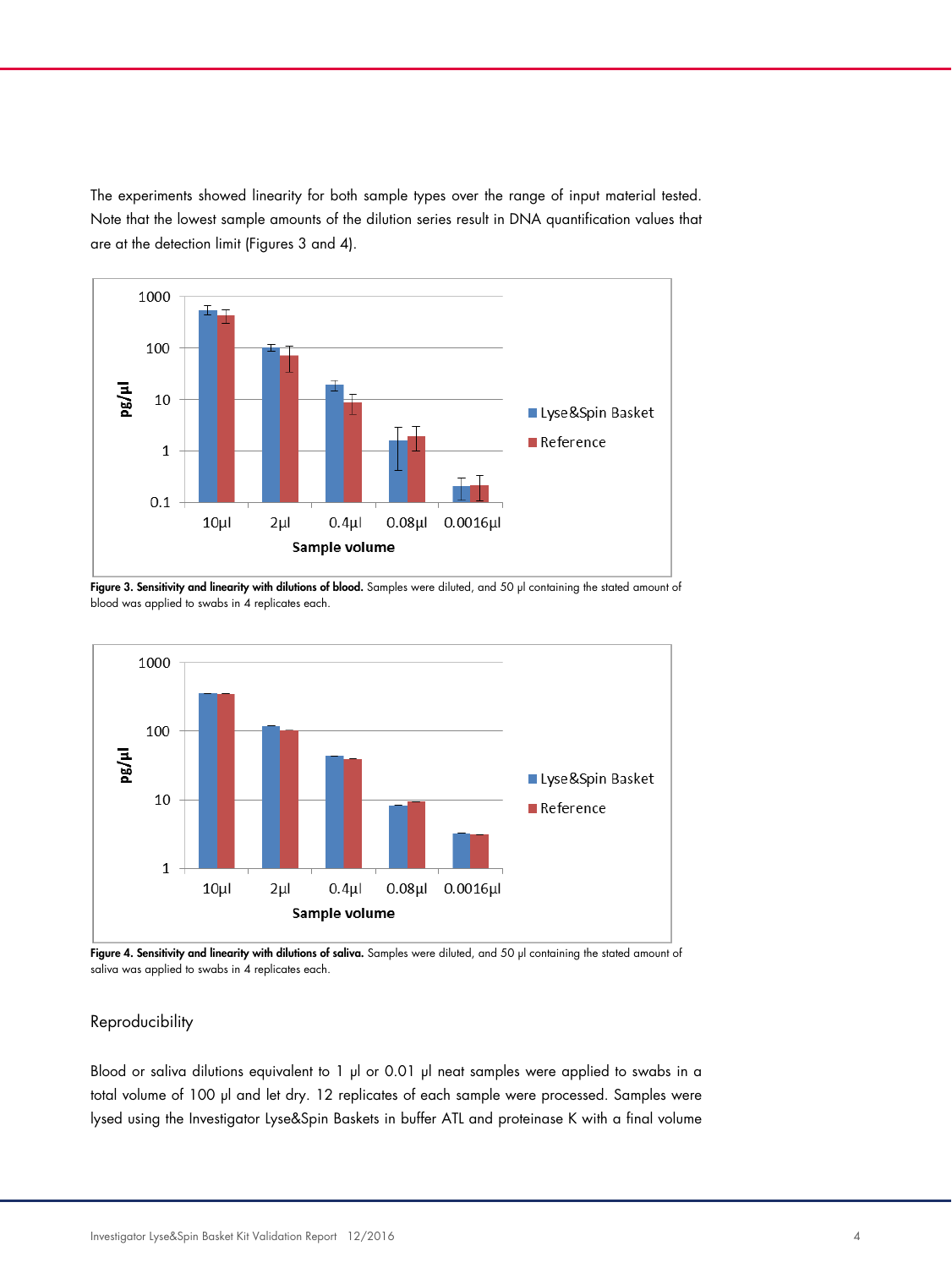of 500 µl for 1 hour shaking at 900 rpm. Samples were extracted using the QIAamp DNA Investigator Kit with an elution volume of 50 µl (Figure 5). Furthermore, extended incubations for 16 hours shaking at 900 rpm using different lysis buffers were tested for blood samples (Figure 6). The observed variation in yields is within the expected range introduced through the extraction and quantification process.



Figure 5. Reproducibility with dilutions of blood and saliva. A: corresponding to 1 µl of neat sample; B: corresponding to 0.01 µl of neat sample.



Figure 6. Reproducibility using different lysis buffers and extended incubation. 0.5 µl blood on swabs were incubated for 16 hours in buffer ATL or G2 plus proteinase K. As a reference, samples were incubated in tubes and swabs removed by centrifugation through QIAshredder columns. Samples were extracted on the EZ1 Advanced XL.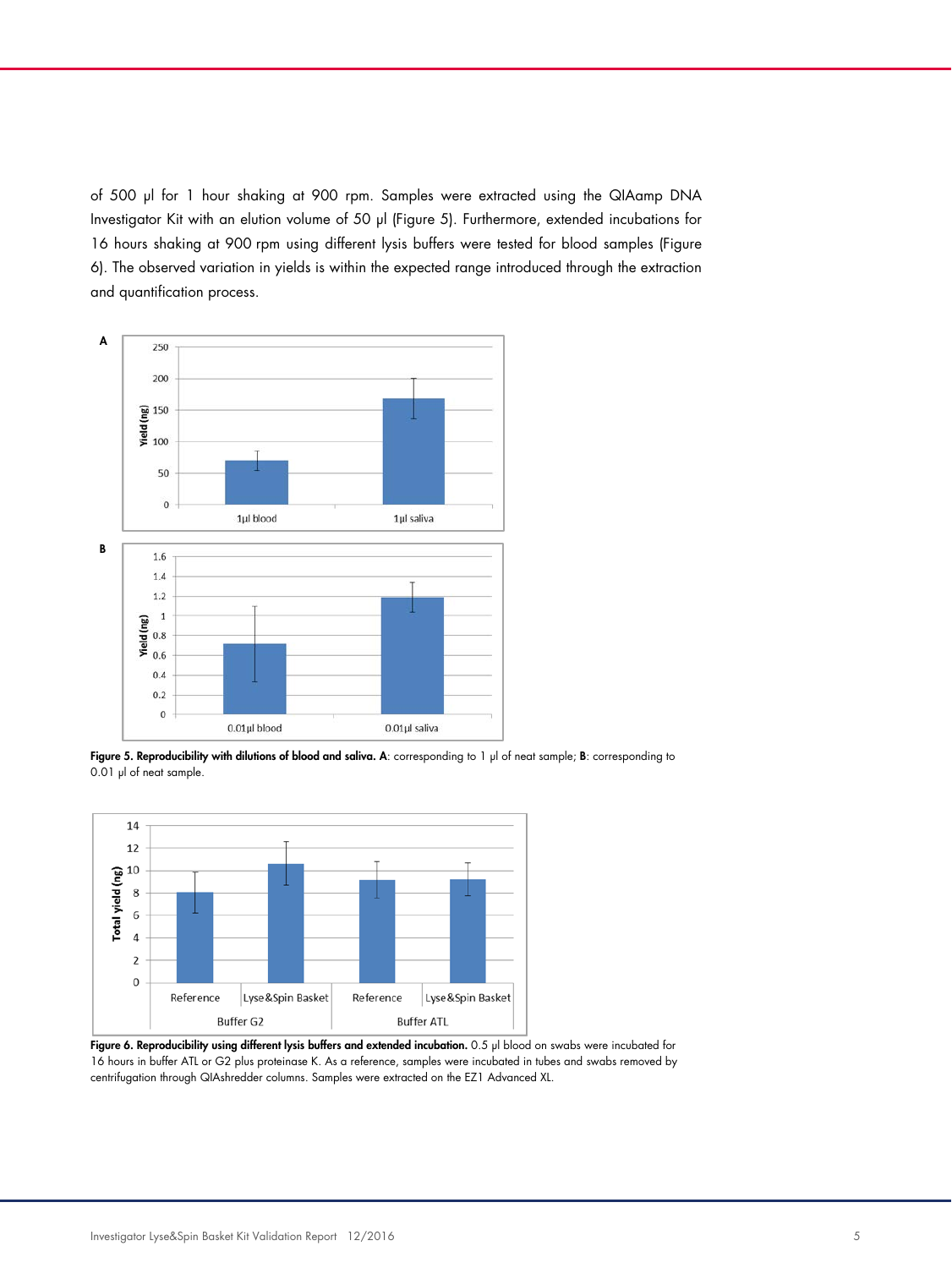Absence of contaminating human DNA

Investigator Lyse&Spin Baskets are treated with ethylene oxide (EO) to ensure no potential human DNA contamination is present in the final product. In order to show absence of exogenous human DNA, 24 negative samples were processed. Swabs free of sample were incubated in lysis buffer G2 and proteinase K for 1 hour shaking at 900 rpm. After extraction on an EZ1 Advanced XL, samples were quantified and used for STR analysis with the maximum template volume of 15 µl. None of the samples yielded a positive quantification result or a DNA profile (example in Figure 7).



Figure 7. Example electropherogram of a negative sample.

#### Simulated casework samples

Different types of typical casework samples on solid substrates were tested:

- Cigarette butts
- Chewing gum
- Surface swabs (from computer keypad, mouse)
- Blood on fabric
- Saliva on paper (envelopes)

None of the samples caused clogging of the spin basket. Note however that some kinds of chewing gum may form a viscous lysate that blocks the spin basket during centrifugation. Average yields were comparable between the Investigator Lyse&Spin Basket Kit and the reference method. As expected, sample to sample variation of DNA content is considerable for these sample types (Figure 8). Typical DNA profiles are shown in Figures 9–12.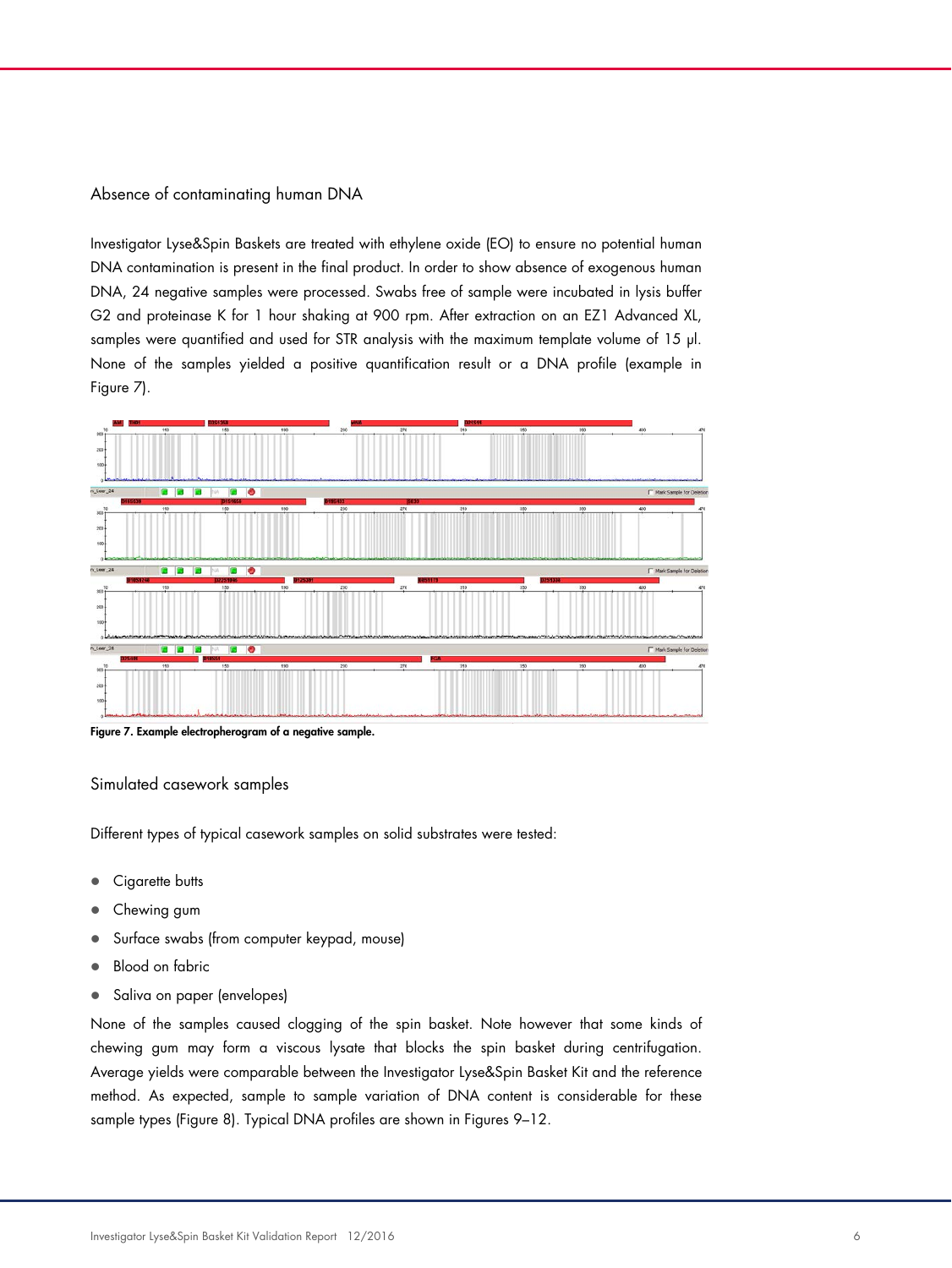

Figure 8. Various mock casework samples. 12 samples each were processed using the Investigator Lyse&Spin Basket Kit or the reference method. Samples were extracted on the EZ1 Advanced XL.



Figure 9. Example electropherogram of a blood sample on fabric. 500 pg template DNA was used for amplification.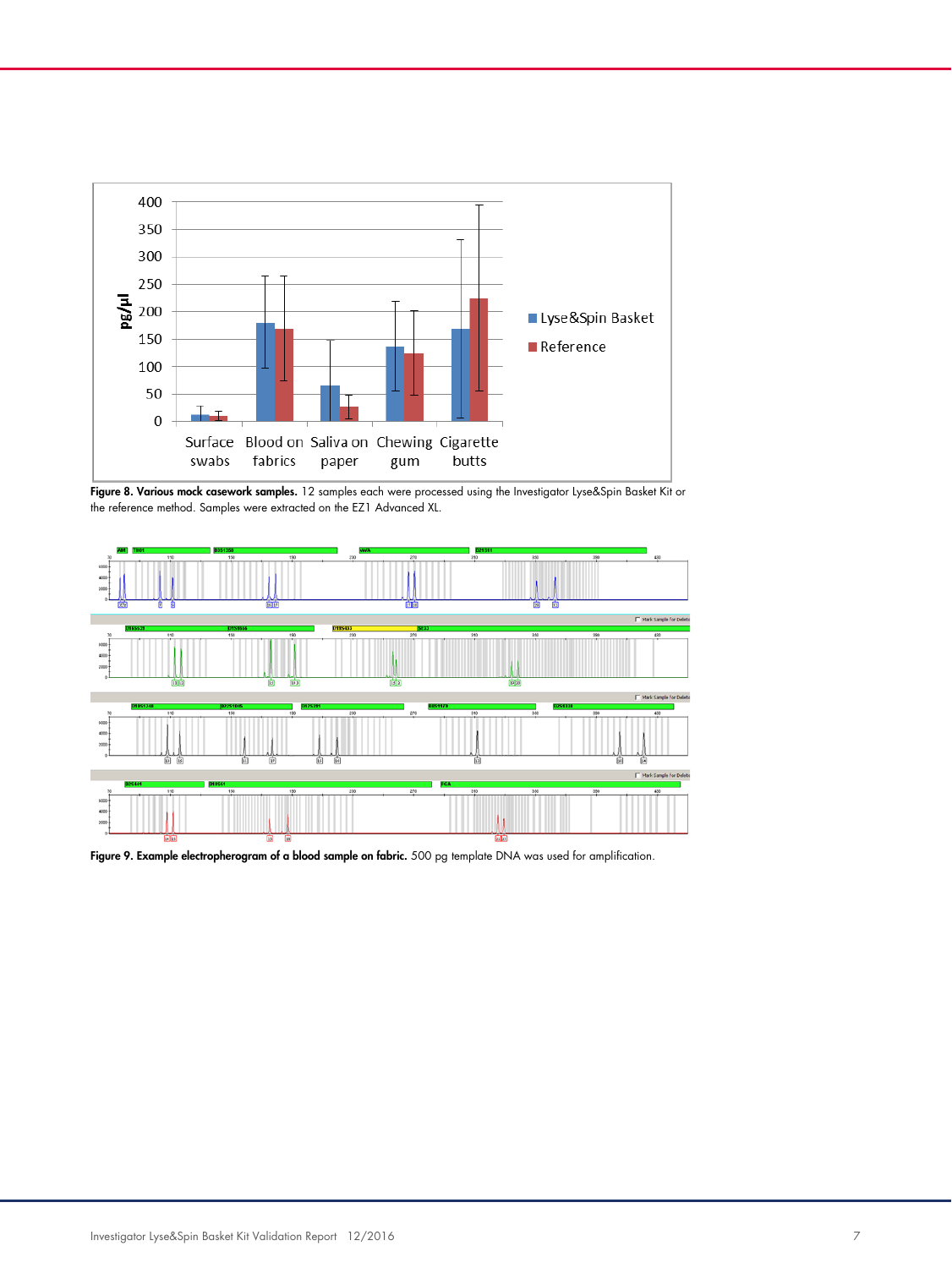

Figure 10. Example electropherogram of a cigarette butt sample. 500 pg template DNA was used for amplification.



Figure 11. Example electropherogram of a chewing gum sample. 500 pg template DNA was used for amplification.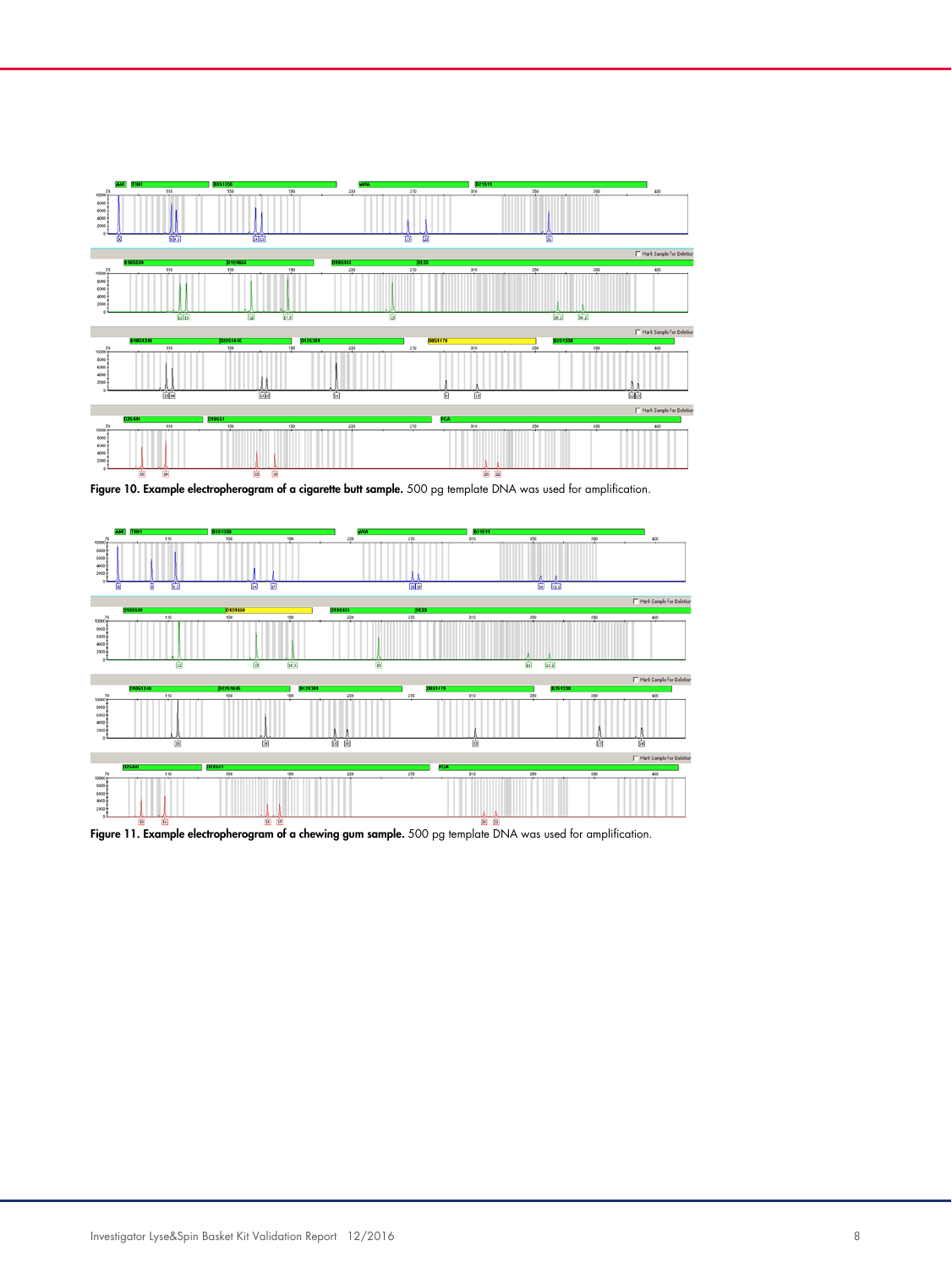

Figure 12. Example electropherogram of a surface swab sample. 108 pg template DNA was used for amplification.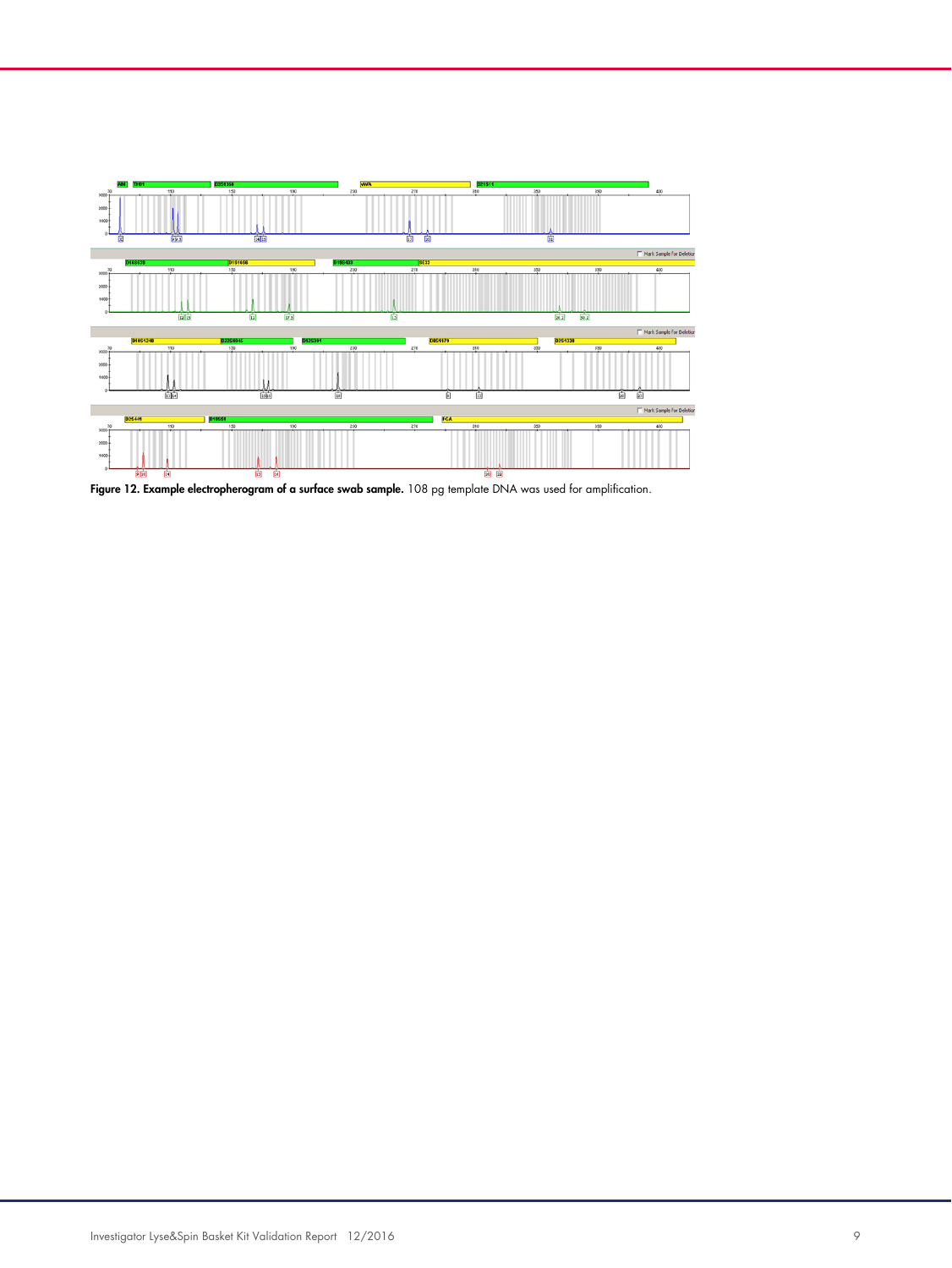# Ordering Information

| Product                                 | Contents                                                                          | Cat. no. |
|-----------------------------------------|-----------------------------------------------------------------------------------|----------|
| Investigator Lyse&Spin Basket Kit (50)  | 50 pouches containing 50 baskets and 100 collection<br>tubes                      | 19597    |
| Investigator Lyse&Spin Basket Kit (250) | 10 pouches containing $5 \times 50$ baskets and $5 \times 50$<br>collection tubes | 19598    |

For up-to-date licensing information and product-specific disclaimers, see the respective QIAGEN kit handbook or user manual. QIAGEN kit handbooks and user manuals are available at www.qiagen.com or can be requested from QIAGEN Technical Service or your local distributor.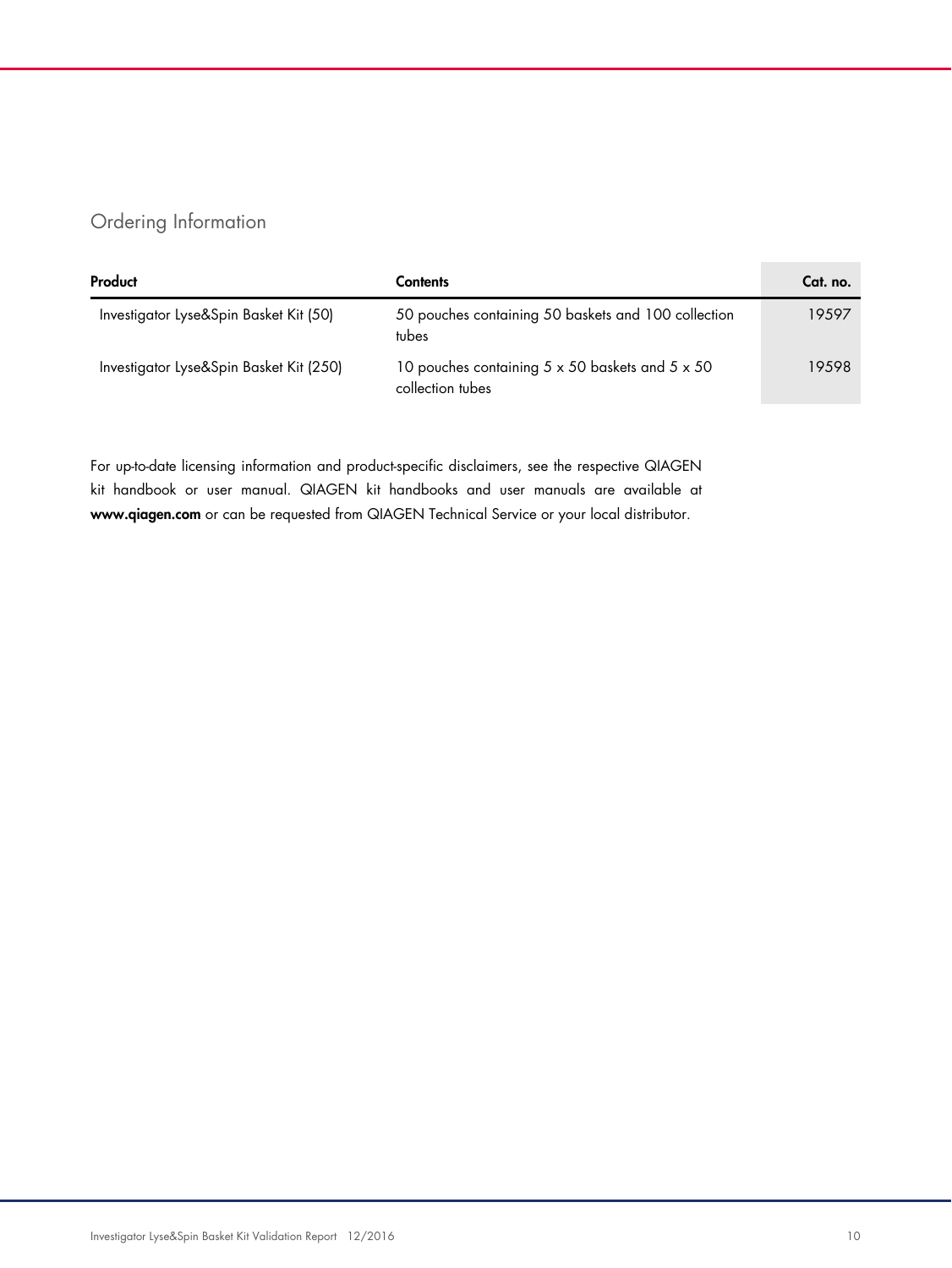Trademarks: QIAGEN®, QIAamp®, QIAsymphony®, Sample to Insight®, EZ1®, Investigator®, RotorGene® (QIAGEN Group); Applied Biosystems®, GeneAmp®, GeneMapper® (Life Technologies Corporation); Eppendorf®.<br>ThermoMixer® (Eppendor

1105582 12/2016 © 2016 QIAGEN, all rights reserved. HB-2322-001